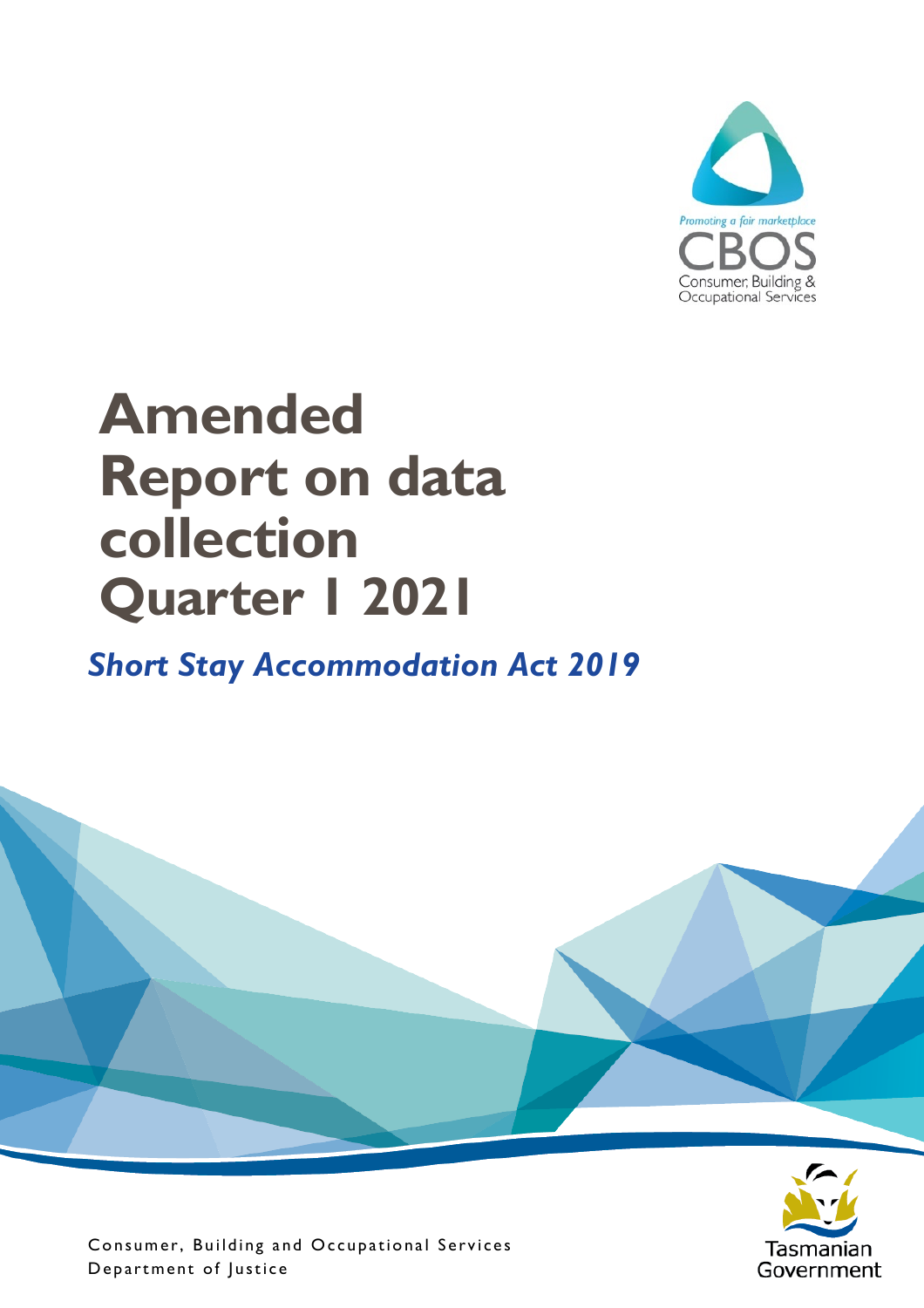Author: Consumer, Building and Occupational Services Publisher: Department of Justice December 2021 © Crown in Right of the State of Tasmania December 2021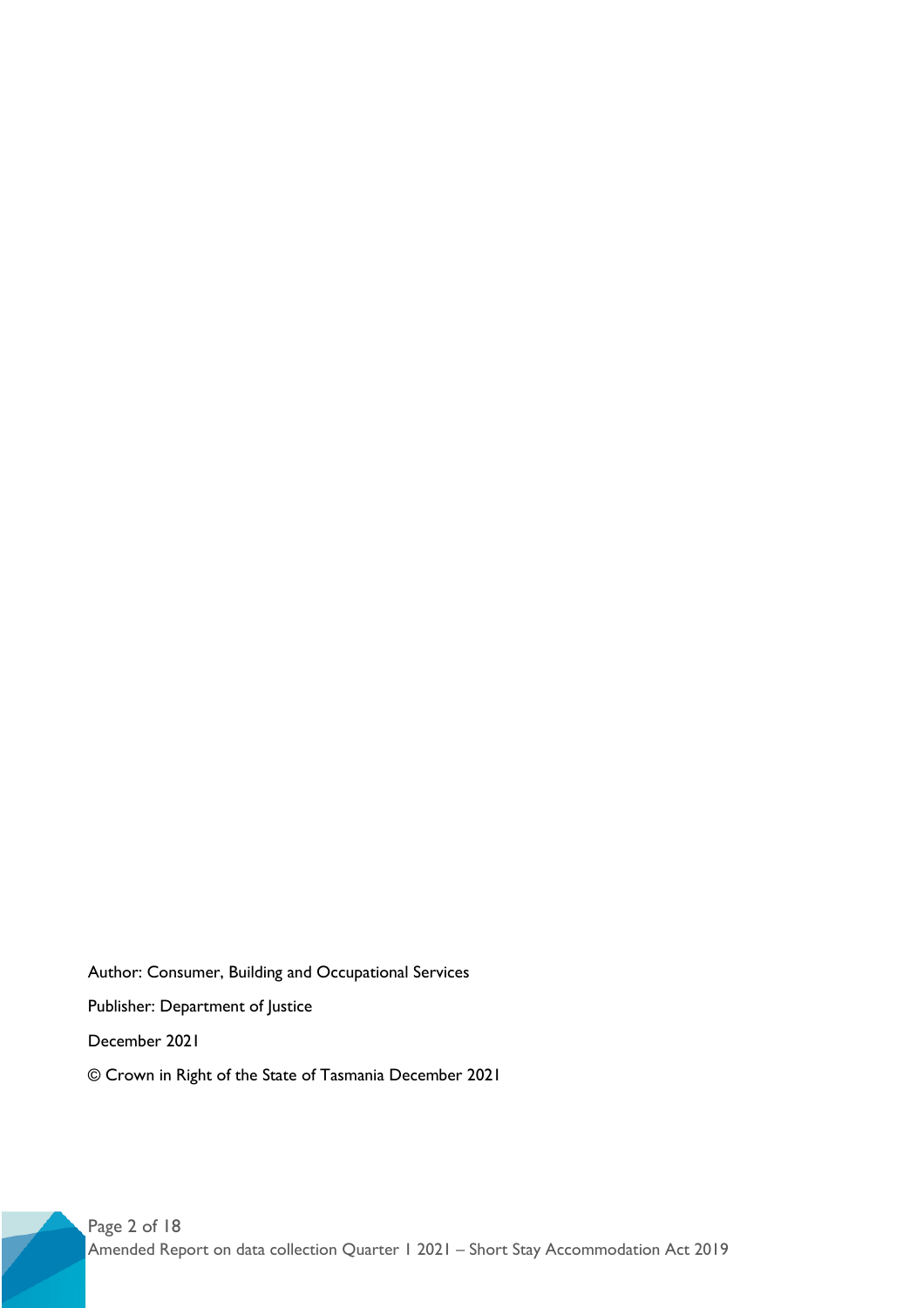# **Contents**

| Appendix 2: ORIGINAL REPORT - Report on data collection Quarter 1 2021 (MAY 2021 RELEASE)10 |  |
|---------------------------------------------------------------------------------------------|--|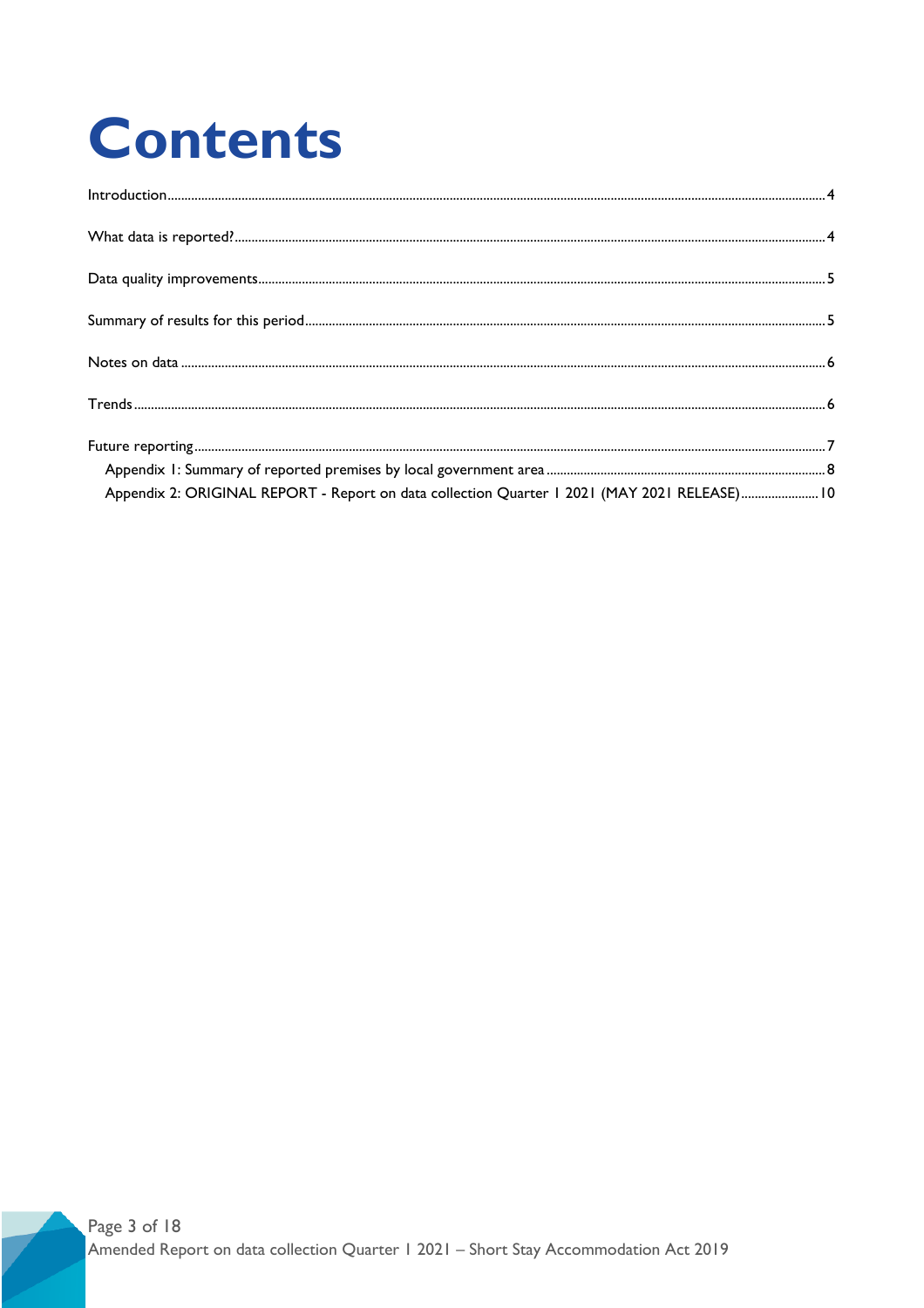# **Report on data collection for the** *Short Stay Accommodation Act 2019*

## <span id="page-3-0"></span>**Introduction**

The *Short Stay Accommodation Act 2019* (the Act) establishes a data-sharing partnership with short stay accommodation platforms that achieves three main purposes:

- To ensure everyone plays by the same set of rules
- To paint a clear picture of short stay accommodation across Tasmania
- To inform future policy and planning at a state and local level.

The Act allows the Government to collect data on the number of properties listed on short stay accommodation sites in our residential zones. The data provides the Government with a better understanding of short stay accommodation and informs evidence-based policy and decision making.

The Act outlines how the data collected by the Director of Building Control may be used. It includes providing the data to councils for compliance with the *Land Use Planning and Approvals Act 1993* or the *Building Act 2016.*

### <span id="page-3-1"></span>**What data is reported?**

Under the Act, booking platform providers are required to provide the Director of Building Control with certain prescribed information about short stay premises listed in any of the applicable zones:

- General Residential Zone
- Inner Residential Zone
- Low Density Residential Zone
- Rural Living Zone
- Environmental Living Zone
- Village Zone
- Activity Area 1.0 Inner City Residential (Wapping)

The Act requires booking platforms to collect and provide the following information about premises listed on their sites:

- the address of each property listed within the residential zones
- the planning permit status as stated by the host, along with the relevant planning permit number (where applicable)
- the number of bedrooms used for short stay accommodation
- whether the property is the primary place of residence for the host
- the period during that financial quarter that the property was listed on the site.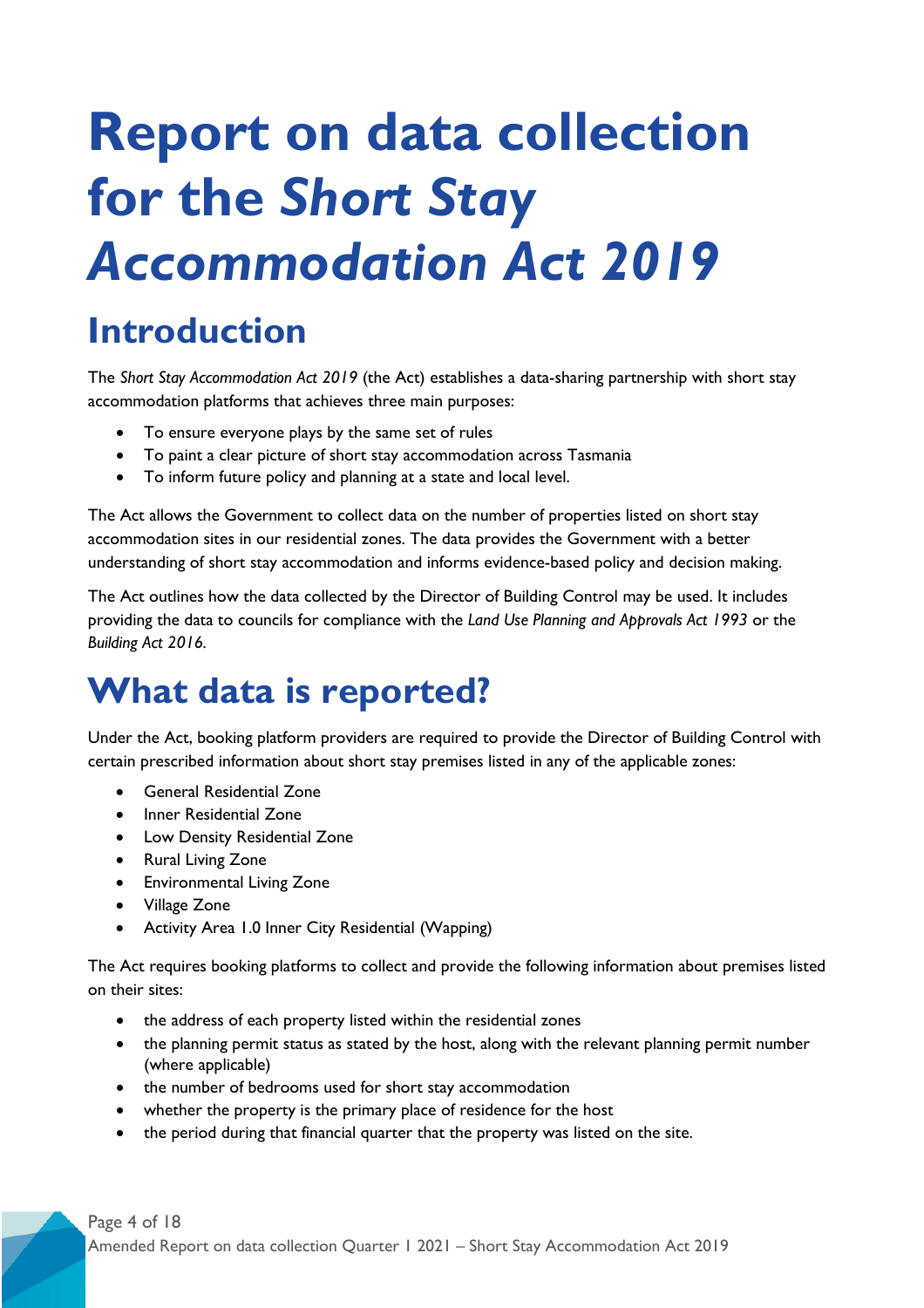The Act requires information to be reported to the Director of Building Control quarterly, within 30 days of the end of the quarter.

## <span id="page-4-0"></span>**Data quality improvements**

Since the Act was introduced, five reports have been published:

- Report 1 October to December 2019;
- Report 2 January to March 2020;
- Report 3 April to June 2020;
- Report 4 July to September 2020;
- Report 5 October to December 2020.

This report covers the period January to March 2021.

The first two reports noted that there were risks associated with the quality of the data. The primary concern was that the overall figures of short stay accommodation might have been overstated due to incomplete or inaccurate data. While there were improvements in the quality of the data between the first and second reports, a sample of the data from the initial responses for the third report indicates further improvements are required. A significant effort was undertaken to prepare report three to identify and remedy data quality issues.

#### *Amended Report*

This Amended Report on data collection for Quarter 1 2021 is provided following continued efforts to review reporting techniques and improve the accuracy of reported premises listed on booking platforms. Following this review, a number of additional premises were identified and have been included within the totals of this Amended Report. The original Report on data collection for Quarter 1 2021 is provided at Appendix 2 of this report.

## <span id="page-4-1"></span>**Summary of results for this period**

#### *Summary of results*

The submissions received by the Government provided valid data for 4726 individual properties listed during the reporting period (1 January – 30 March 2021). There has been an increase of 419 properties compared to the previous reporting period.

Of the 4726 properties:

- 2230 (47.2%) are reported as being a primary residence.
- 2381 (50.4%) are reported as not being a primary residence. Of these, 468 were reported as not requiring a planning permit. Many of these indicate that they have an existing use right which waives the need for a permit.
- 115 (2.4%) did not comply with the Act's requirements as they did not state if they were a primary residence. The Government has written to the providers to request advice on these listings and may take action should it be deemed appropriate.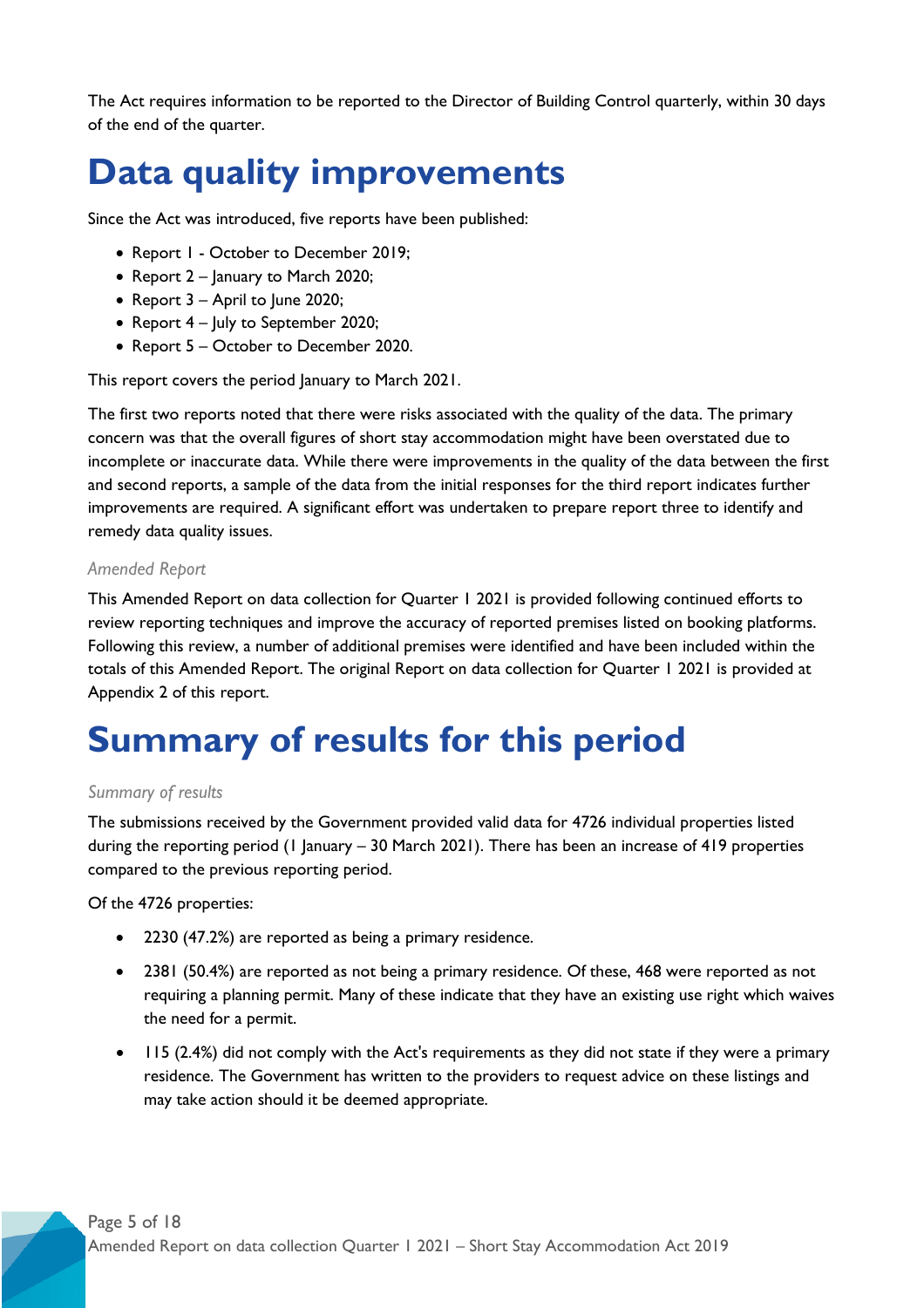#### *Observations*

The data shows a clear distinction between the use of properties in the Greater Hobart area<sup>[1](#page-5-2)</sup> and other parts of Tasmania. The majority of properties listed in Greater Hobart are those sharing their own home.

Out of the 2006 premises recorded, 1249 (62.2%) are listed as a primary residence.

Conversely, in regional areas of the State, more investment properties or shacks are used for short stay accommodation, leading to a far lower percentage of primary residence properties.

A summary of premises by council area, including their reported permit status, can be found in Appendix 1.

### <span id="page-5-0"></span>**Notes on data**

From the data analysis undertaken:

- 888 addresses could not be matched to a valid Tasmanian address due to insufficient address details, such as providing only a suburb and no street address. Some listings also contained data that does not exist in this State. Booking platforms are currently contacting owners requesting that addresses be corrected and updated on the listings. Data from these listings were included in this report as it cannot be ruled out as an address that does not fall under the Act.
- 2956 properties were listed more than once. These listings include platforms reporting multiple rooms within a single house as separate premises and premises listed on more than one booking platform. Where such premises were able to be identified, they were only counted once and the duplicate removed.
- 115 properties did not identify if the premises was a primary residence. Seven of these listings relate to properties that were delisted by platforms during the quarter.

## <span id="page-5-1"></span>**Trends**

The Tasmanian Government has now collected data each quarter since October 2019. The data allows the Government to map trends over time to further understand the extent of short stay accommodation in Tasmania.

Figure 1 shows that the rate of premises listings has remained relatively stable with a slight increase for Quarter 1 2021. The shift reflected at Quarter 2 2020 results from work carried out to remove listings that are not required to be reported, as stated at 'data quality improvements' on page 5 of this report.

<span id="page-5-2"></span> <sup>1</sup> As per the *Greater Hobart Act 2019*, the Greater Hobart area includes Hobart, Kingborough, Clarence and Glenorchy LGAs.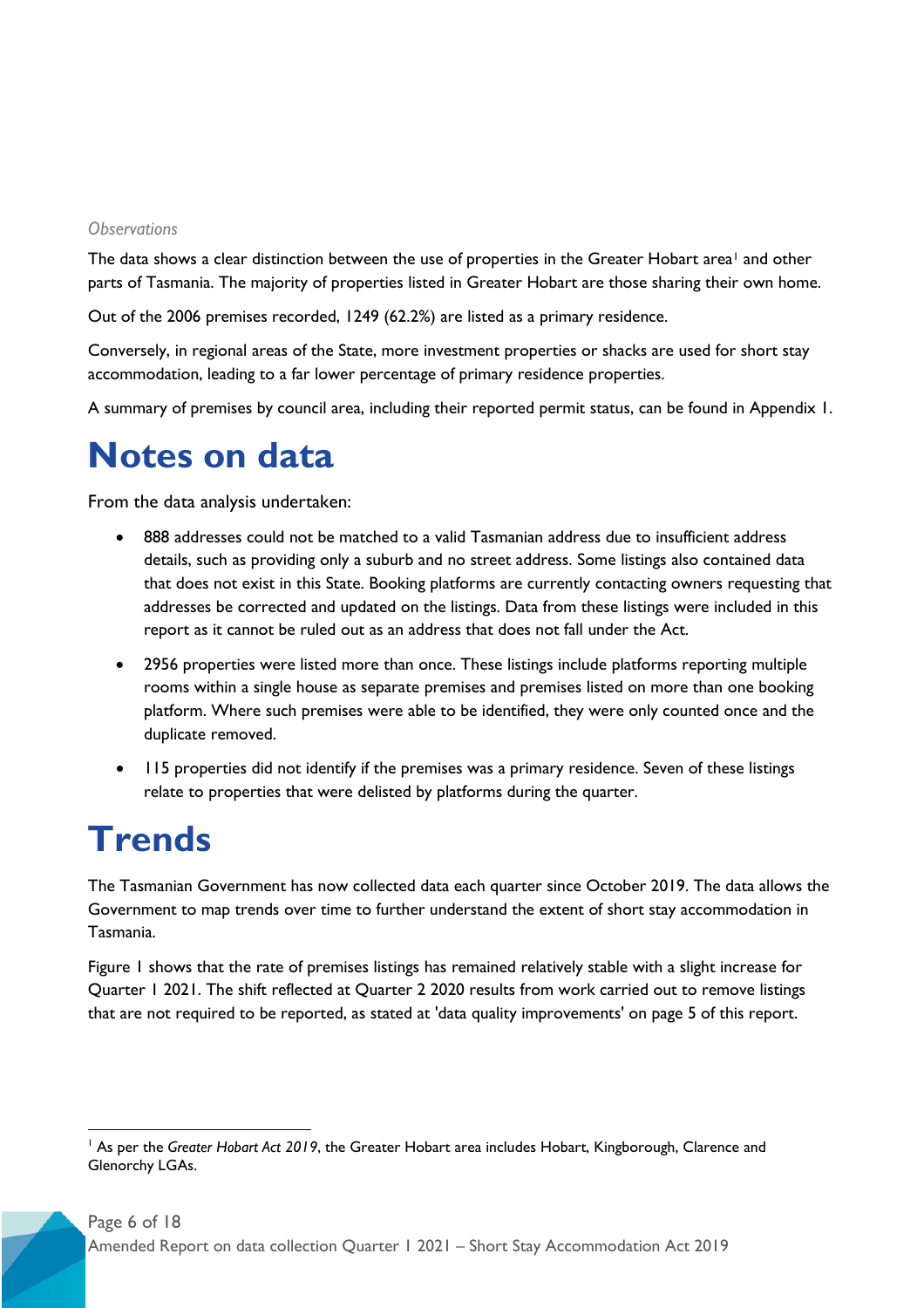

*Figure 1: Trends, Quarter 4 2019 to Quarter 1 2021* PPR = place of primary residence

### <span id="page-6-0"></span>**Future reporting**

Consumer, Building and Occupational Services continues to work with booking platform providers to improve compliance with the Act's reporting requirements.

As highlighted above, reports have included data that is not required under the Act, and issues regarding data quality remain.

Data quality will improve as the reporting requirements and data collection processes become part of the platforms business processes, and reporting is refined over time.

Over time steps taken by the councils, sites delisting properties that do not comply and education and awareness-raising with property owners will help ensure greater consistency and compliance with data reporting requirements under the Act.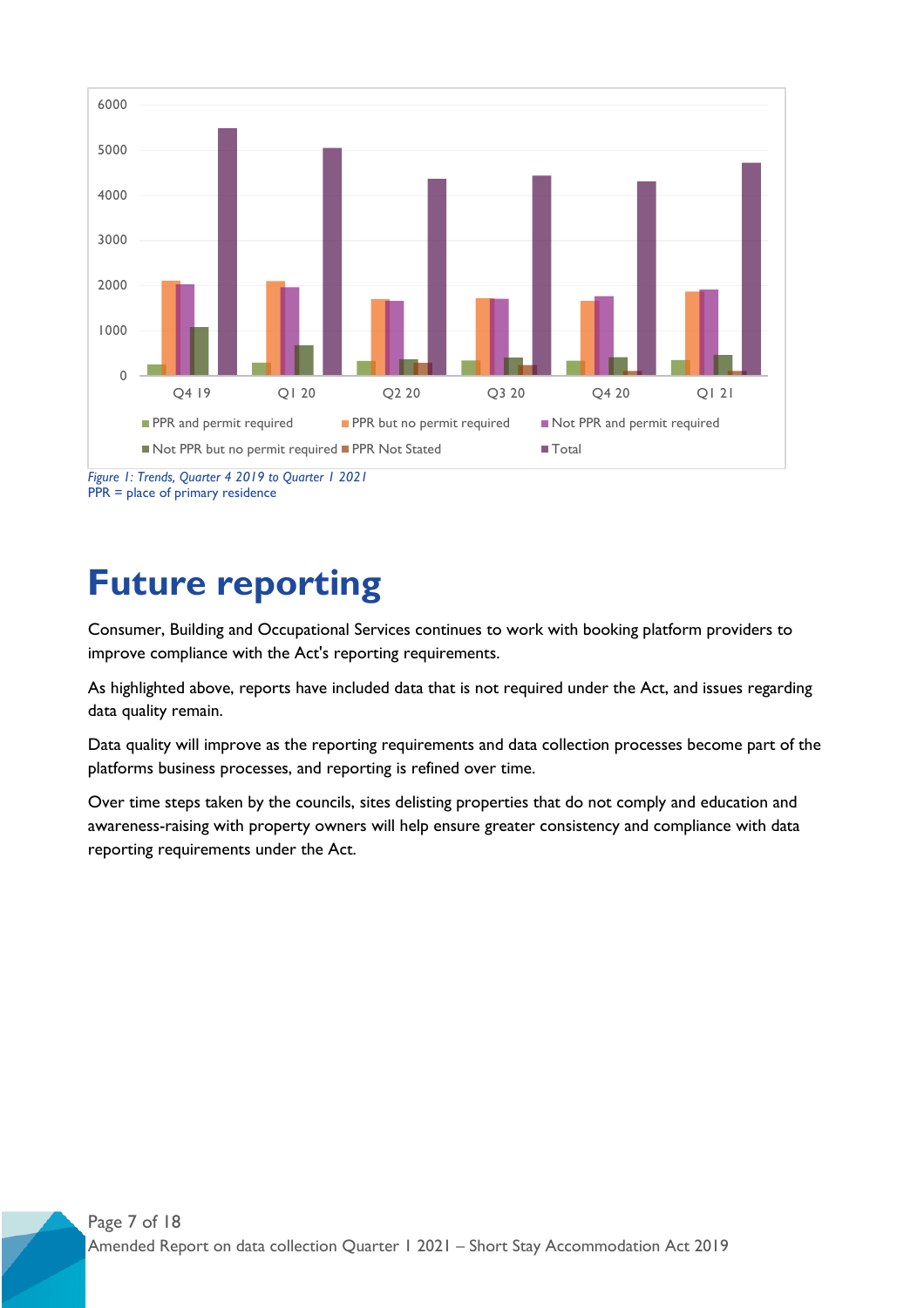#### APPENDIX 1: SUMMARY OF REPORTED PREMISES BY LOCAL GOVERNMENT AREA

Note: Where a property has been reported more than once, and the detail is different for each (e.g. for one provider, the listing states that a planning permit is not required, but the listing provided for the same property by a different platform provider states that it was) an assessment has been made as to which data is used. The figures in this table will be subject to change as data quality is improved and the baseline data corrected in future reports.

<span id="page-7-0"></span>

| <b>Primary Residence?</b>        | <b>Not Stated</b><br><b>Total</b> | <b>No</b>              |                 | <b>Total</b> | Yes, comprises all or<br>part of premises |                 | <b>Total</b> | Grand<br><b>Total</b> |
|----------------------------------|-----------------------------------|------------------------|-----------------|--------------|-------------------------------------------|-----------------|--------------|-----------------------|
| <b>Planning Permit Required?</b> | <b>Required</b>                   | <b>Not</b><br>required | <b>Required</b> |              | <b>Not</b><br>required                    | <b>Required</b> |              |                       |
| <b>Local Government Area</b>     |                                   |                        |                 |              |                                           |                 |              |                       |
| Break O'Day (M)                  |                                   | 53                     | 154             | 207          | 51                                        | 20              | 71           | 285                   |
| Brighton (M)                     |                                   |                        | 0               |              | 10                                        | 3               | 13           | 15                    |
| Burnie (C)                       |                                   | $\mathbf{H}$           | 20              | 31           | 21                                        | 3               | 24           | 56                    |
| Central Coast (M) (Tas.)         |                                   | 3                      | 37              | 40           | 45                                        | 4               | 59           | 102                   |
| Central Highlands (M) (Tas.)     |                                   | $\mathbf{H}$           | 20              | 31           | 5                                         | 0               | 5            | 39                    |
| Circular Head (M)                |                                   |                        | 27              | 34           | 13                                        | 3               | 16           | 52                    |
| Clarence (C)                     |                                   | 26                     | 85              | 111          | 218                                       | 26              | 244          | 360                   |
| Derwent Valley (M)               |                                   | 7                      | 29              | 36           | 9                                         | 3               | 2            | 50                    |
| Devonport (C)                    | $\overline{2}$                    | 12                     | 28              | 40           | 40                                        | $\overline{10}$ | 50           | 92                    |
| Dorset (M)                       | 12                                | 4                      | 89              | 103          | 9                                         | 6               | 25           | 140                   |
| Flinders (M) (Tas.)              |                                   | $\mathbf{H}$           | 8               | 9            | 3                                         |                 | 4            | 24                    |
| George Town (M)                  |                                   | 4                      | 15              | 9            | 10                                        | 5               | 15           | 34                    |
| Glamorgan/Spring Bay (M)         | 9                                 | 33                     | 322             | 355          | 65                                        | 21              | 86           | 450                   |
| Glenorchy (C)                    |                                   | $\overline{2}$         | 35              | 37           | 110                                       | $\overline{10}$ | 120          | 164                   |
| Hobart (C)                       | 27                                | 58                     | 317             | 375          | 590                                       | 92              | 682          | 1084                  |
| Huon Valley (M)                  | $\overline{2}$                    | 26                     | 41              | 67           | 51                                        | 8               | 59           | 128                   |
| Kentish (M)                      | 0                                 | 3                      | 12              | 15           | 15                                        | 4               | 9            | 34                    |
| King Island (M)                  |                                   | 5                      | П               | 16           | 5                                         |                 | 6            | 23                    |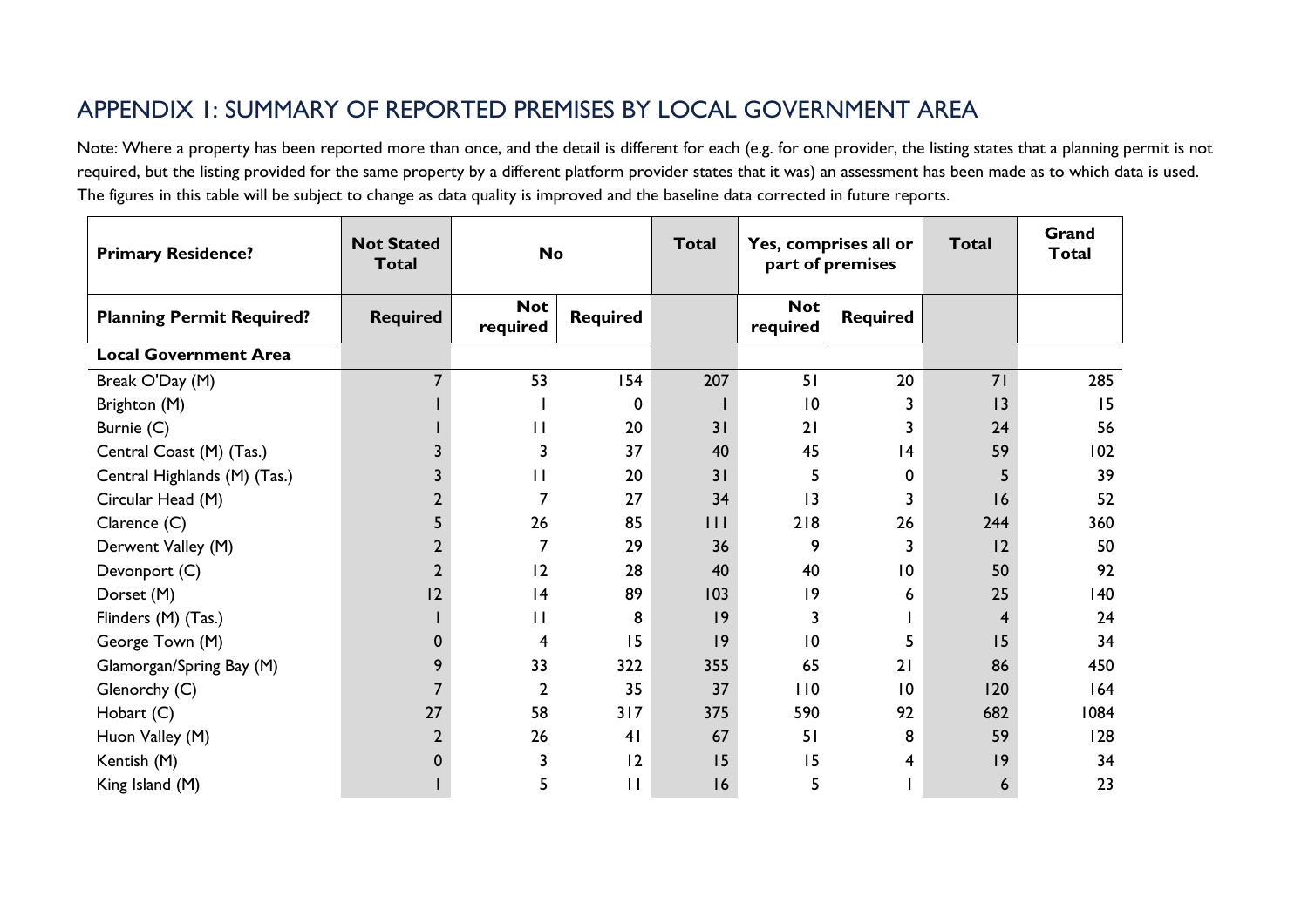| <b>Primary Residence?</b>        | <b>Not Stated</b> | <b>No</b>              |                 | <b>Total</b> | Yes, comprises all or<br>part of premises |                 | Total          | Grand<br><b>Total</b> |
|----------------------------------|-------------------|------------------------|-----------------|--------------|-------------------------------------------|-----------------|----------------|-----------------------|
| <b>Planning Permit Required?</b> | <b>Required</b>   | <b>Not</b><br>required | <b>Required</b> |              | <b>Not</b><br>required                    | <b>Required</b> |                |                       |
| <b>Local Government Area</b>     |                   |                        |                 |              |                                           |                 |                |                       |
| Kingborough (M)                  | 9                 | 52                     | 134             | 186          | 172                                       | 31              | 203            | 398                   |
| Latrobe (M) (Tas.)               |                   |                        | 24              | 31           | 13                                        | 4               | 17             | 51                    |
| Launceston (C)                   | n                 | 39                     | 210             | 249          | 164                                       | 28              | 192            | 447                   |
| Meander Valley (M)               |                   | П                      | 22              | 33           | 40                                        | $\overline{0}$  | 50             | 85                    |
| Northern Midlands (M)            |                   | 6                      | 18              | 24           | 21                                        | 4               | 25             | 49                    |
| Sorell (M)                       |                   | Ħ                      | 47              | 58           | 55                                        | 12              | 67             | 125                   |
| Southern Midlands (M)            |                   | $\Omega$               |                 |              |                                           |                 | 4              |                       |
| Tasman (M)                       |                   | $\overline{3}$         | 59              | 72           | 26                                        | 8               | 34             | 106                   |
| Waratah/Wynyard (M)              |                   | 18                     | 30              | 48           | 25                                        |                 | 30             | 80                    |
| West Coast (M)                   |                   | 8                      | 47              | 55           | 12                                        |                 | 15             | 74                    |
| West Tamar (M)                   |                   | 15                     | 68              | 83           | 58                                        | 23              | 81             | 167                   |
| No Match                         |                   |                        |                 |              | 2                                         | 0               | $\overline{2}$ | 5                     |
| Total                            | 115               | 468                    | 1913            | 2381         | 1871                                      | 359             | 2230           | 4726                  |

**Department of Justice**

Consumer, Building and Occupational Services

**Phone:** 1300 65 44 99

**Email:** cbos.info@justice.tas.gov.au

**[www.cbos.tas.gov.au](http://www.cbos.tas.gov.au/)**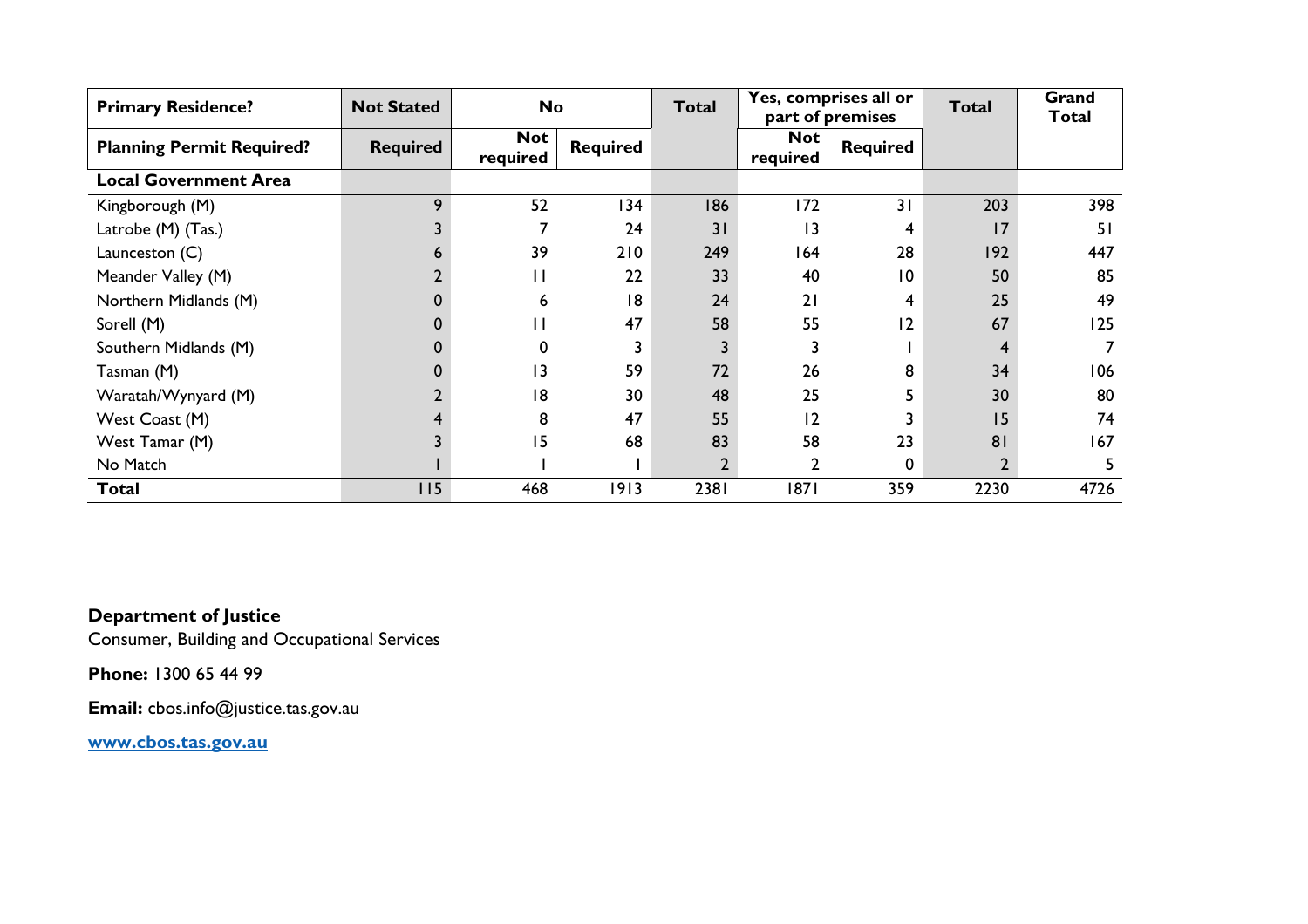#### <span id="page-9-0"></span>APPENDIX 2: ORIGINAL REPORT - REPORT ON DATA COLLECTION QUARTER 1 2021 (MAY 2021 RELEASE)



# **Report on data** collection Quarter | 2021

### **Short Stay Accommodation Act 2019**





Consumer, Building and Occupational Services Department of Justice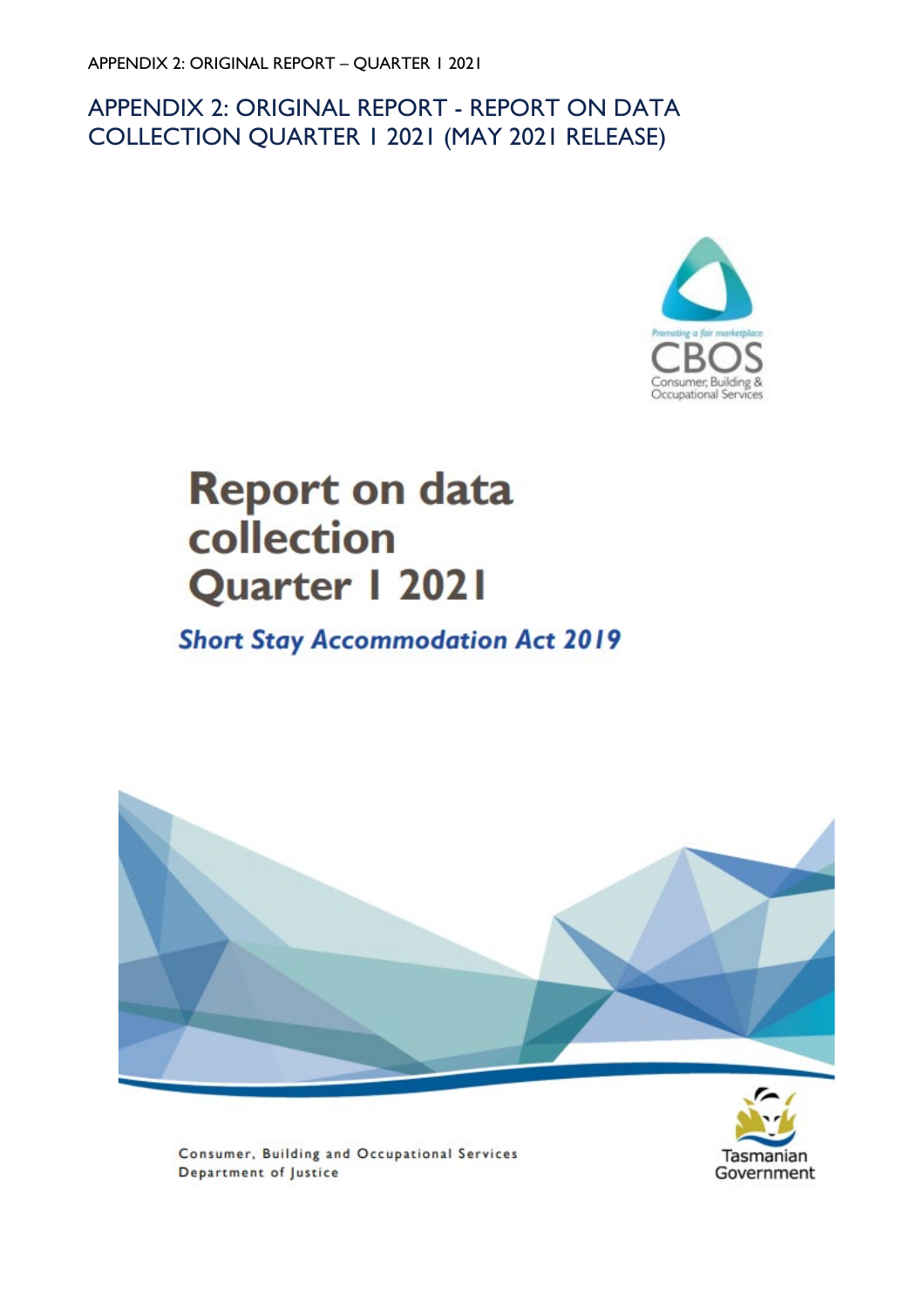Author: Consumer, Building and Occupational Services Publisher: Department of Justice May 2021 C Crown in Right of the State of Tasmania May 2021

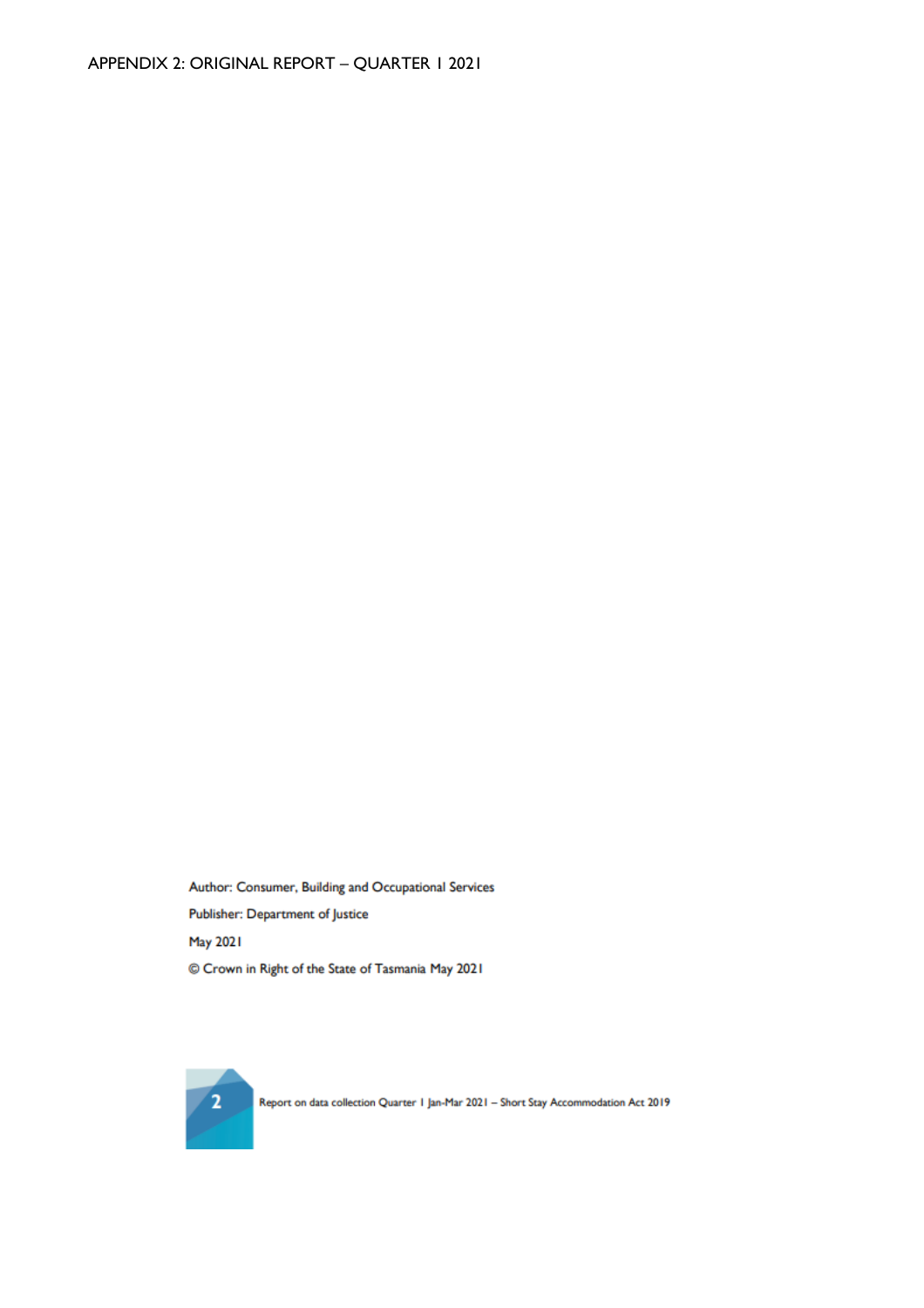# **Contents**

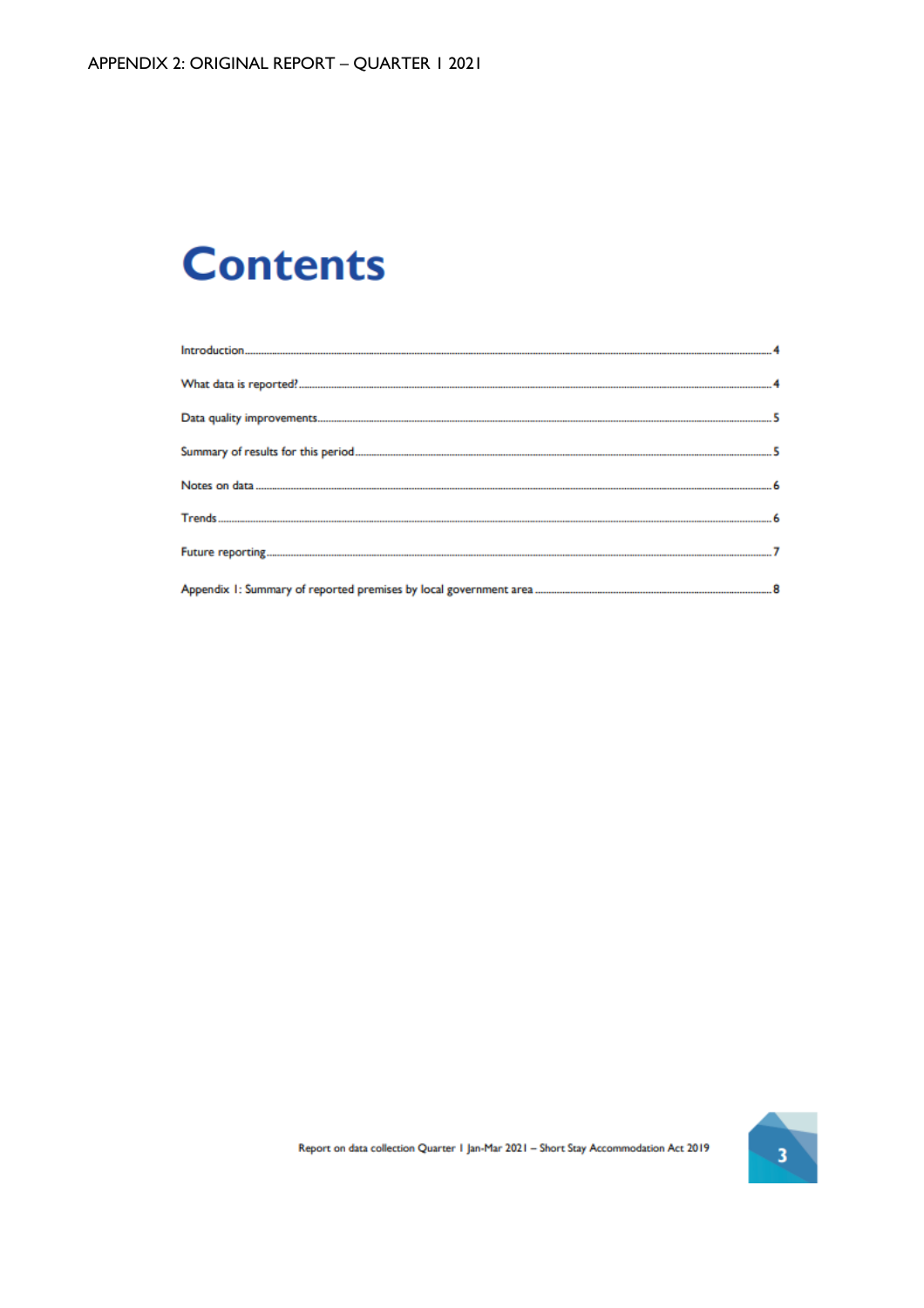# **Report on data collection** for the Short Stay **Accommodation Act 2019**

### **Introduction**

The Short Stay Accommodation Act 2019 (the Act) establishes a data-sharing partnership with short stay accommodation platforms that achieves three main purposes:

- To ensure everyone plays by the same set of rules
- To paint a clear picture of short stay accommodation across Tasmania
- To inform future policy and planning at a state and local level.

The Act allows the Government to collect data on the number of properties listed on short stay accommodation sites in our residential zones. The data provides the Government with a better understanding of short stay accommodation and informs evidence-based policy and decision making.

The Act outlines how the data collected by the Director of Building Control may be used. It includes providing the data to councils for compliance with the Land Use Planning and Approvals Act 1993 or the Building Act 2016.

### What data is reported?

Under the Act, booking platform providers are required to provide the Director of Building Control with certain prescribed information about short stay premises listed in any of the applicable zones:

- General Residential Zone
- Inner Residential Zone
- Low Density Residential Zone
- Rural Living Zone
- Environmental Living Zone
- Village Zone
- Activity Area 1.0 Inner City Residential (Wapping)

The Act requires booking platforms to collect and provide the following information about premises listed on their sites:

- the address of each property listed within the residential zones
- the planning permit status as stated by the host, along with the relevant planning permit number (where applicable)
- the number of bedrooms used for short stay accommodation
- whether the property is the primary place of residence for the host
- the period during that financial quarter that the property was listed on the site.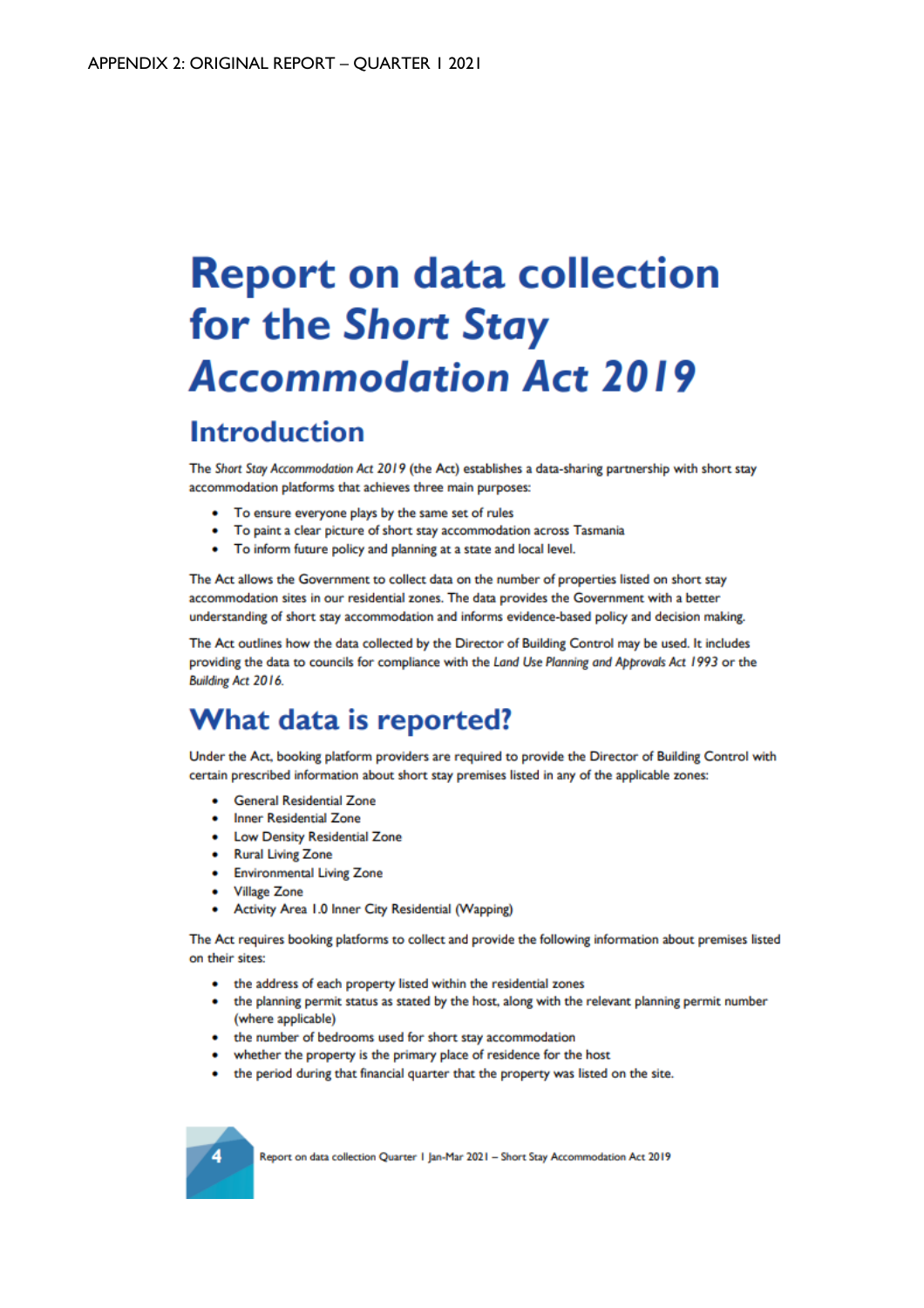The Act requires information to be reported to the Director of Building Control quarterly, within 30 days of the end of the quarter.

### Data quality improvements

Since the Act was introduced, five reports have been published:

- Report I October to December 2019;
- Report 2 January to March 2020;
- Report 3 April to June 2020;
- Report 4 July to September 2020;
- Report 5 October to December 2020.

This report covers the period January to March 2021.

The first two reports noted that there were risks associated with the quality of the data. The primary concern was that the overall figures of short stay accommodation might have been overstated due to incomplete or inaccurate data. While there were improvements in the quality of the data between the first and second reports, a sample of the data from the initial responses for the third report indicates further improvements are required. A significant effort was undertaken to prepare report three to identify and remedy data quality issues.

The data improvement efforts undertaken for report three have been continued for the preparation of the subsequent reports.

### **Summary of results for this period**

The submissions received by the Government provided valid data for 4281 individual properties listed during the reporting period (1 January - 30 March 2021). There has been a decrease of 26 properties compared to the previous reporting period.

Of the 4281 properties:

- 1972 (46.1%) are reported as being a primary residence.
- 2194 (51.2%) are reported as not being a primary residence. Of these, 419 were reported as not requiring a planning permit. Many of these indicate that they have an existing use right which waives the need for a permit.
- 115 (2.7%) did not comply with the Act's requirements as they did not state if they were a primary residence. The Government has written to the providers to request advice on these listings and may take action should it be deemed appropriate.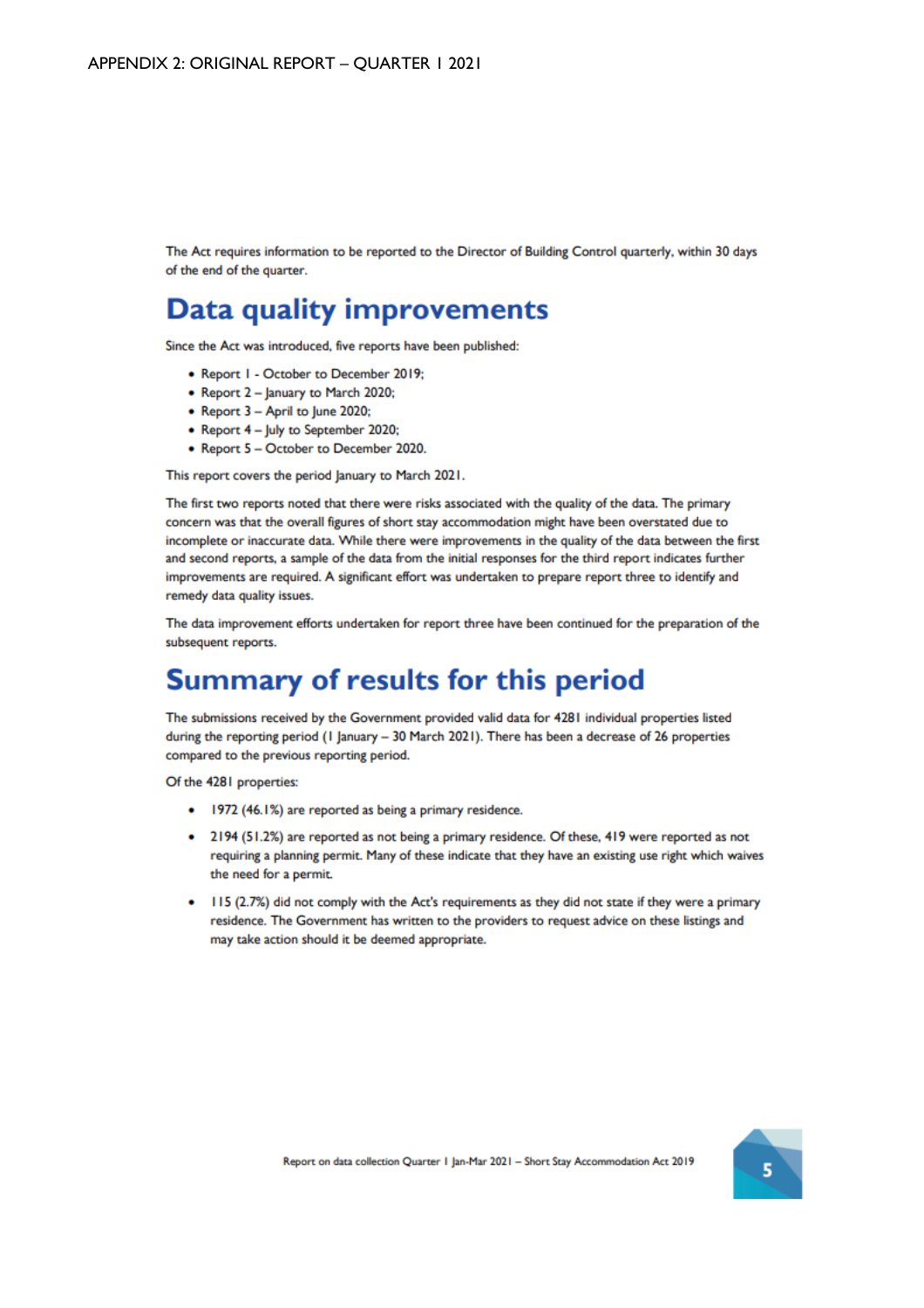#### Observations

The data shows a clear distinction between the use of properties in the Greater Hobart area<sup>1</sup> and other parts of Tasmania. The majority of properties listed in Greater Hobart are those sharing their own home.

Out of the 1797 premises recorded, 1107 (61.6%) are listed as a primary residence.

Conversely, in regional areas of the State, more investment properties or shacks are used for short stay accommodation, leading to a far lower percentage of primary residence properties.

A summary of premises by council area, including their reported permit status, can be found in Appendix 1.

#### **Notes on data**

From the data analysis undertaken:

- 792 addresses could not be matched to a valid Tasmanian address due to insufficient address details, such as providing only a suburb and no street address. Some listings also contained data that does not exist in this State. Booking platforms are currently contacting owners requesting that addresses be corrected and updated on the listings. Data from these listings were included in this report as it cannot be ruled out as an address that does not fall under the Act.
- 2571 properties were listed more than once. These listings include platforms reporting multiple rooms within a single house as separate premises and premises listed on more than one booking platform. Where such premises were able to be identified, they were only counted once and the duplicate removed.
- II5 properties did not identify if the premises was a primary residence. Seven of these listings relate to properties that were delisted by platforms during the quarter.

#### **Trends**

6

The Tasmanian Government has now collected data each quarter since October 2019. This allows the Government to map trends over time to gain further understanding as to the extent of short stay accommodation in Tasmania.

Figure 1 shows that the rate of premises listings has remained relatively stable. The shift reflected at Quarter 2 2020 is a result of the work carried out to remove listings that are not required to be reported, as stated at 'data quality improvements' on page 5 of this report.

<sup>&</sup>lt;sup>1</sup> As per the Greater Hobart Act 2019, the Greater Hobart area includes Hobart, Kingborough, Clarence and **Glenorchy LGAs.**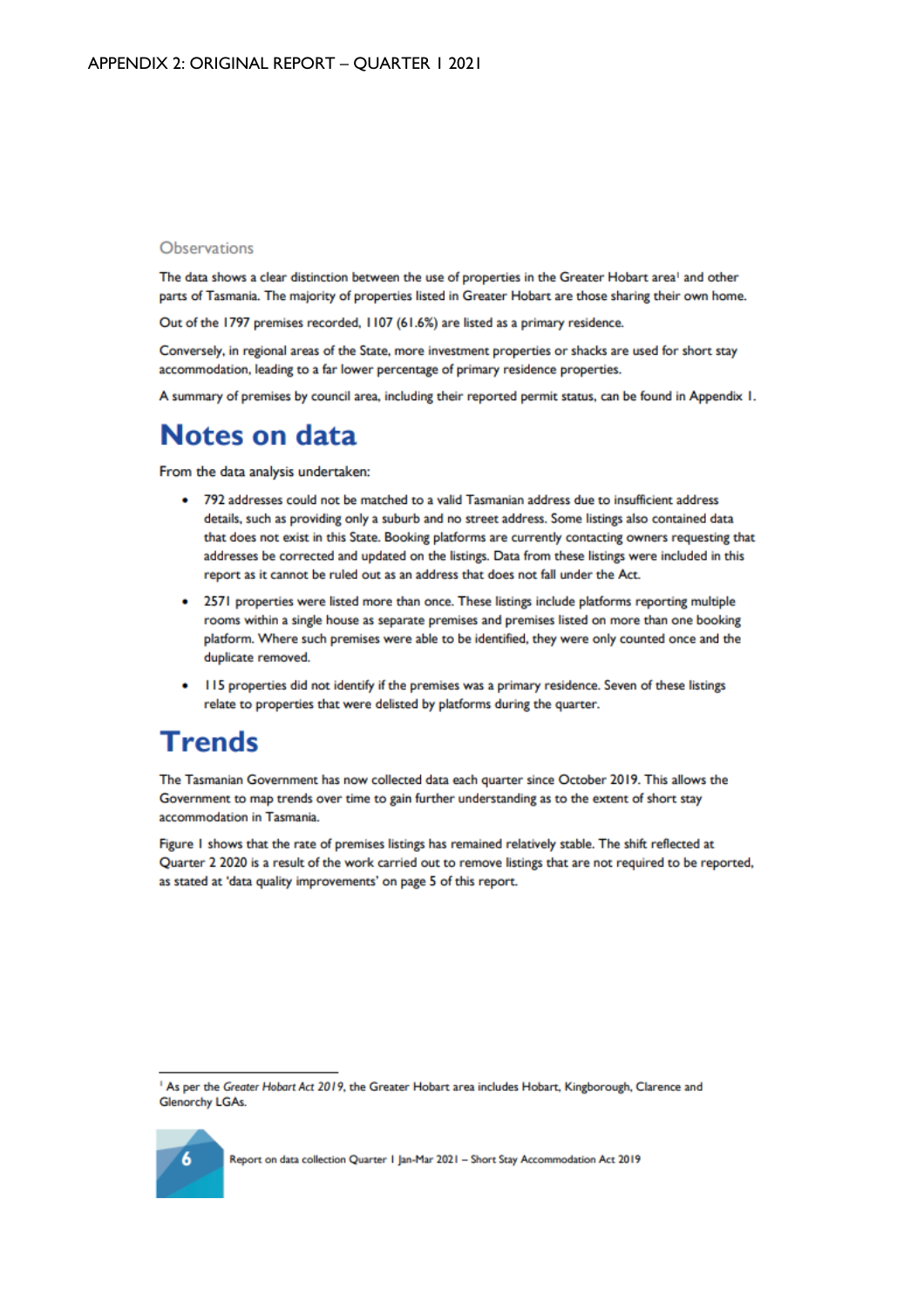

Figure 1: Trends, Quarter 4 2019 to Quarter 1 2021  $PPR = place of primary residence$ 

### **Future reporting**

Consumer, Building and Occupational Services continues to work with booking platform providers to improve compliance with the Act's reporting requirements.

As highlighted above, reports have included data that is not required under the Act, and issues regarding data quality remain.

Data quality will improve as the reporting requirements, and data collection processes become part of the platforms business processes, and reporting is refined over time.

Over time steps taken by the councils, sites delisting properties that do not comply and education and awareness-raising with property owners will help ensure greater consistency and compliance with data reporting requirements under the Act.

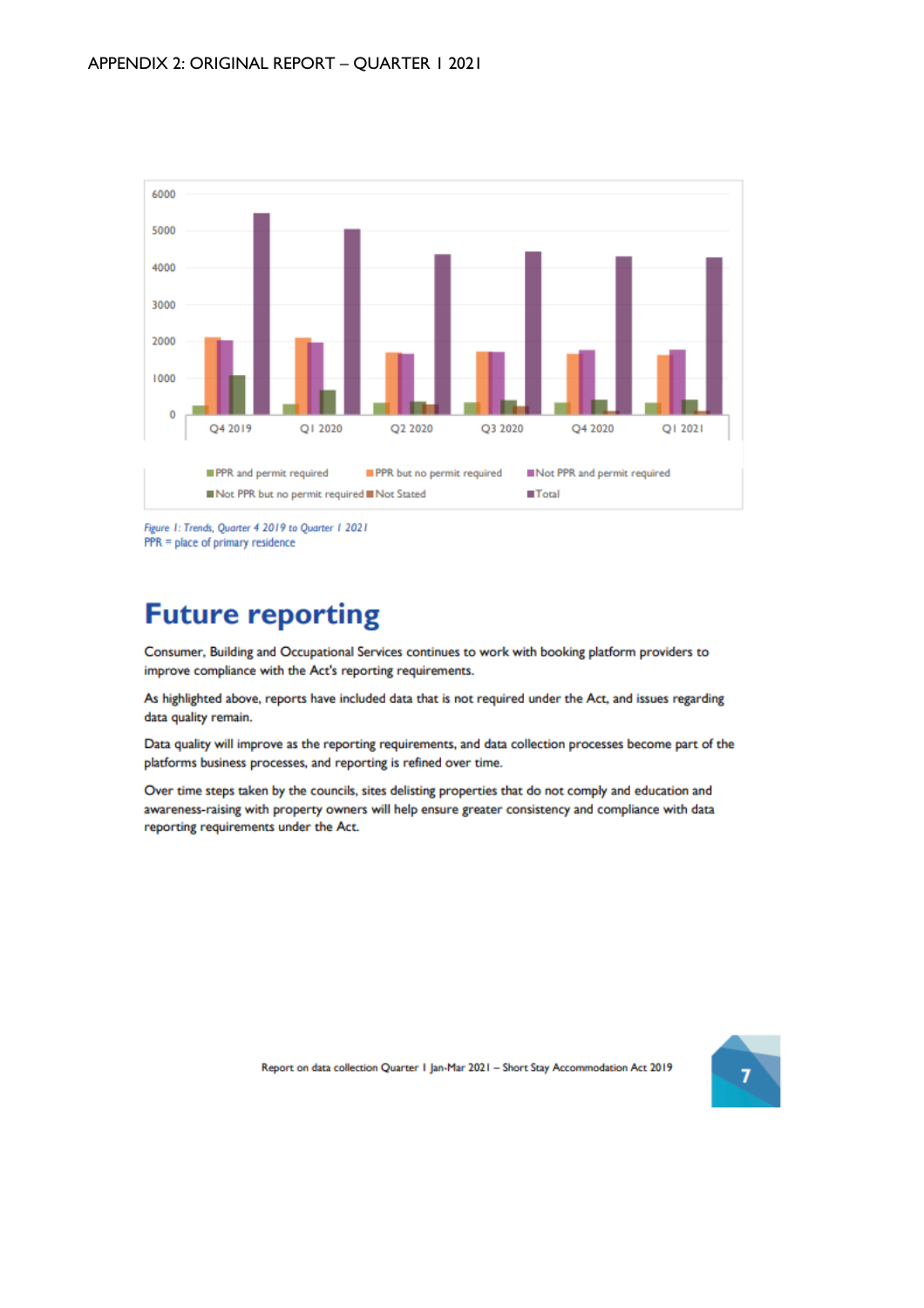#### APPENDIX 1: SUMMARY OF REPORTED PREMISES BY LOCAL GOVERNMENT AREA

Note: Where a property has been reported more than once, and the detail is different for each (e.g. for one provider, the listing states that a planning permit is not required, but the listing provided for the same property by a different platform provider states that it was) an assessment has been made as to which data is used. The figures in this table will be subject to change as data quality is improved and the baseline data corrected in future reports.

| <b>Primary Residence?</b>        | <b>Not Stated</b><br><b>Total</b> | No                     |                 | <b>Total</b> | Yes, comprises all or<br>part of premises |                 | <b>Total</b>   | <b>Grand Total</b> |
|----------------------------------|-----------------------------------|------------------------|-----------------|--------------|-------------------------------------------|-----------------|----------------|--------------------|
| <b>Planning Permit Required?</b> | Required                          | <b>Not</b><br>required | <b>Required</b> |              | <b>Not</b><br>required                    | <b>Required</b> |                |                    |
| <b>Local Government Area</b>     |                                   |                        |                 |              |                                           |                 |                |                    |
| Break O'Day (M)                  |                                   | 53                     | 147             | 200          | 42                                        | 18              | 60             | 267                |
| Brighton (M)                     |                                   | 1                      | 0               | 1            | 9                                         | 3               | 12             | 14                 |
| Burnie (C)                       | 1                                 | 9                      | 18              | 27           | 19                                        | 3               | 22             | 50                 |
| Central Coast (M) (Tas.)         | 3                                 | 2                      | 35              | 37           | 40                                        | 14              | 54             | 94                 |
| Central Highlands (M) (Tas.)     | 3                                 | 12                     | 16              | 28           | 4                                         | 0               | 4              | 35                 |
| Circular Head (M)                | $\overline{2}$                    | 5                      | 24              | 29           | 11                                        | 3               | 14             | 45                 |
| Clarence (C)                     | 5                                 | 26                     | 78              | 104          | 193                                       | 25              | 218            | 327                |
| Derwent Valley (M)               | $\overline{2}$                    | 6                      | 26              | 32           | 8                                         | 3               | 11             | 45                 |
| Devonport (C)                    | $\overline{2}$                    | 10                     | 23              | 33           | 38                                        | 9               | 47             | 82                 |
| Dorset (M)                       | 12 <sup>2</sup>                   | 12                     | 80              | 92           | 19                                        | 6               | 25             | 129                |
| Flinders (M) (Tas.)              | 1                                 | 10                     | 8               | 18           | 2                                         | 1               | $\overline{3}$ | 22                 |
| George Town (M)                  | o                                 | $\overline{2}$         | 14              | 16           | 8                                         | 5               | 13             | 29                 |
| Glamorgan/Spring Bay (M)         | 9                                 | 25                     | 312             | 337          | 58                                        | 20              | 78             | 424                |
| Glenorchy (C)                    | 7                                 | $\overline{2}$         | 33              | 35           | 89                                        | 9               | 98             | 140                |
| Hobart (C)                       | 27                                | 52                     | 283             | 335          | 524                                       | 85              | 609            | 971                |
| Huon Valley (M)                  | $\overline{2}$                    | 23                     | 39              | 62           | 39                                        | 8               | 47             | 111                |
| Kentish (M)                      | 0                                 | 2                      | 12              | 14           | 15                                        | 4               | 19             | 33                 |
| King Island (M)                  | 1                                 | 5                      | 11              | 16           | 5                                         | 1               | 6              | 23                 |